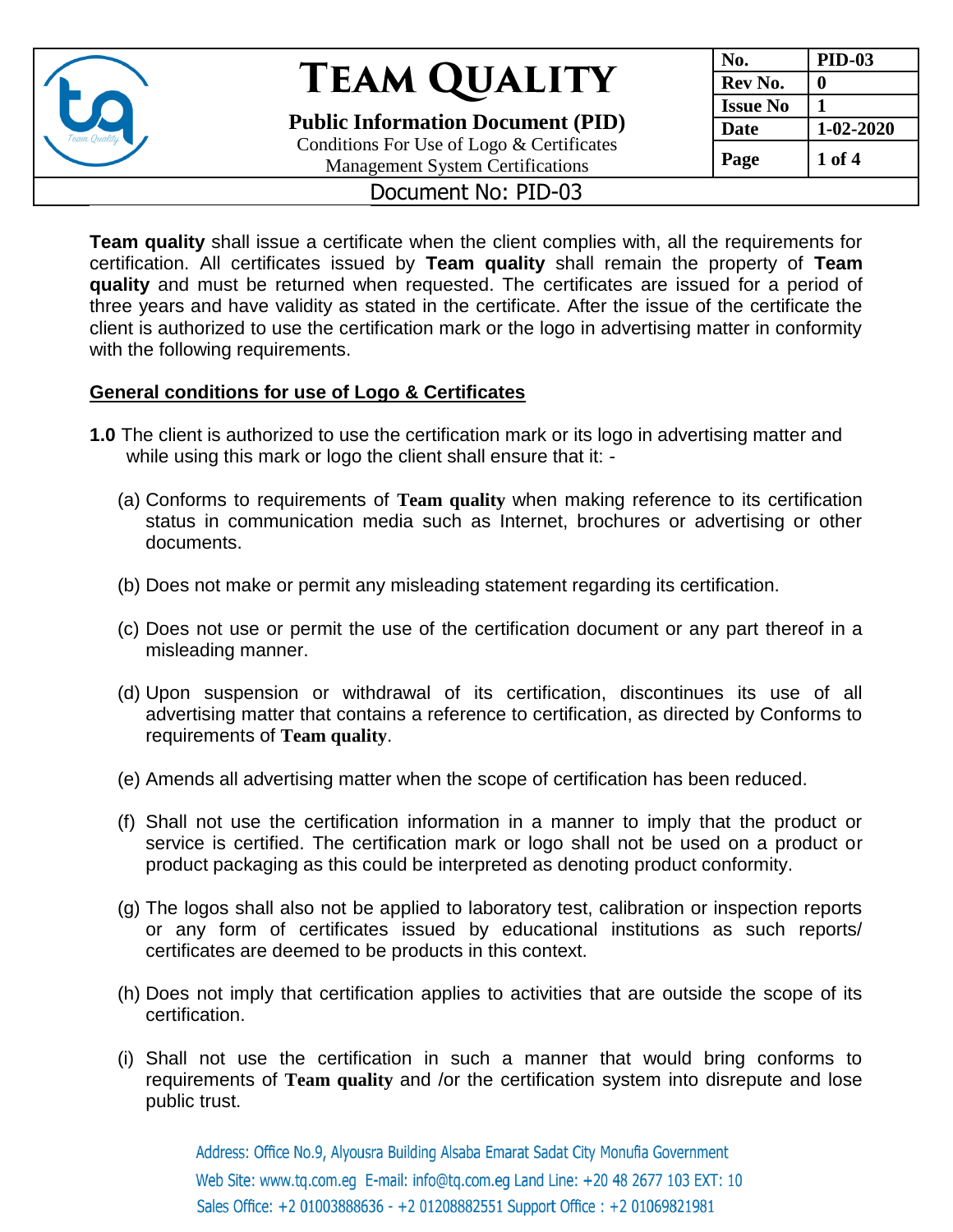

**Public Information Document (PID)** Conditions For Use of Logo & Certificates

**No. PID-03**  $\bf{Rev No.}$  **0 Issue No**  $\vert$  1 **Date 1-02-2020 Page 2 of 4**

### Management System Certifications Document No: PID-03

(j) Logo shall not be applied on visiting cards.

**1.1** Whenever the Accreditation Mark is to be used by Conforms to requirements of **Team quality** certified clients, it is to be accompanied by the **Team quality** logo, & both marks are to be proportioned so that neither has obvious precedence or prominence over the other and its use is limited to stationery, literature and other written promotional materials.

**1.2** The Certification Body / Accreditation Body Logo may be uniformly reduced or enlarged but shall not be less than 15 mm in height and not less than 12mm in width (minimum size15x12mm.), but both the symbols should be legible

**1.3.** The symbols may be reproduced electronically**,** provided that the requirements of the respective accreditations bodies, as described in this procedure, are met and distortion and /or degradation does not occur

**1.4**. Whenever a subsidiary belonging to a group has been certified there shall not be any confusion as to which part of the group holds the certification and it shall not imply that the other subsidiaries have been certified

**1.5**. Where the organization ( the client) wishes to make reference to its certification instead of using the symbols of the certification & accreditation bodies, the organization shall use without variation the phrase " An ISO XXXXX:XXXX Certified Company" (identify the applicable ISO standard e.g. ISO 9001: 2015

### **2.0 Certification body logo**

The **Team quality** certification mark may only be reproduced as shown in the attachment- 1

#### **3.0 Accreditation body logo**

The accreditation mark shall be reproduced as shown in the attachment-1

#### **4.0 Misuse**

The misuse of marks or certificate shall result in the following actions.

#### **4.1 Innocent Misuse**

- $\triangleright$  Immediate withdrawal of the offending literature by the client, or
- $\triangleright$  Suspension of approval (certification) until misuse is rectified.

If action is not taken to rectify the misuse within a reasonable time, the approval will be withdrawn.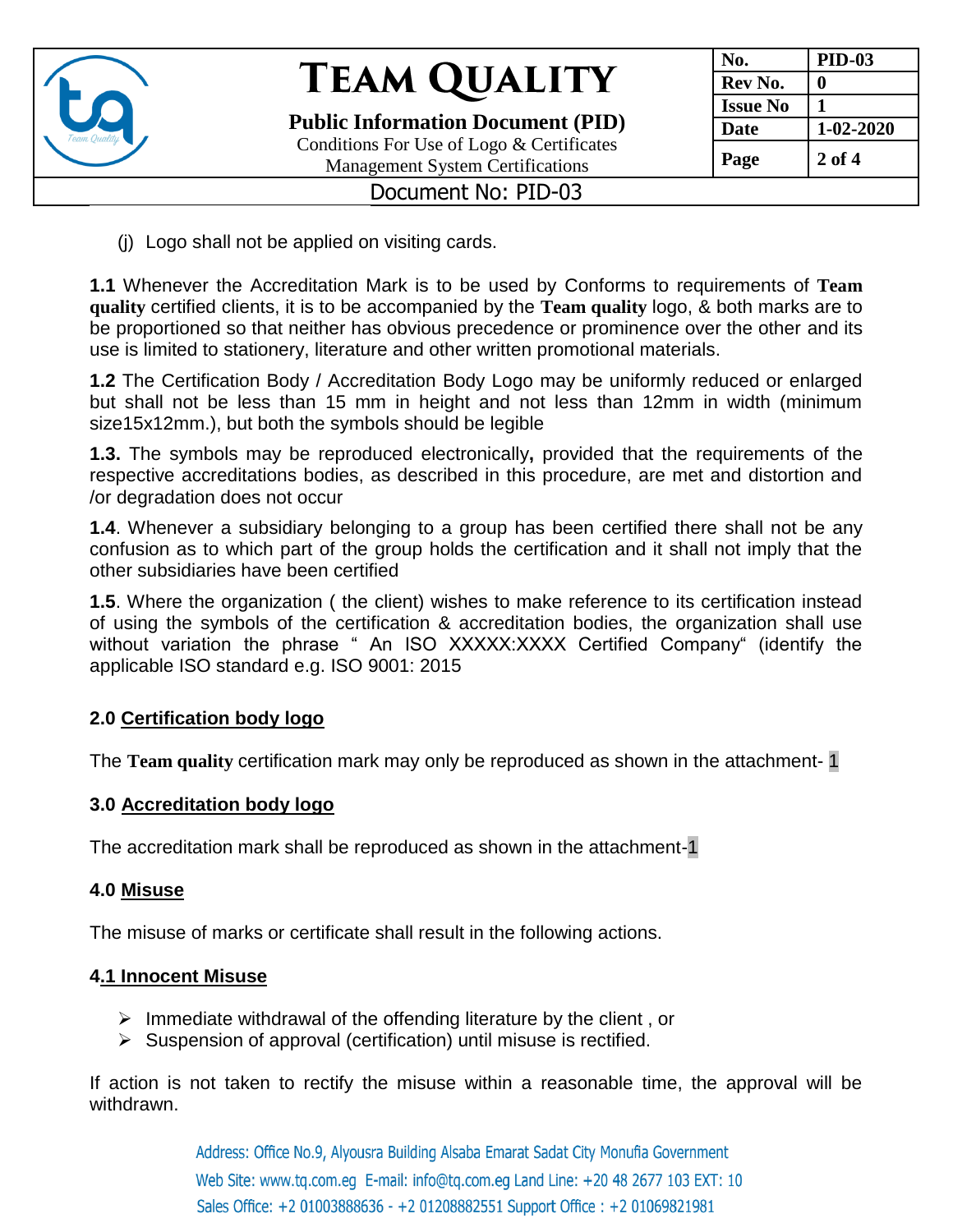

**Public Information Document (PID)** Conditions For Use of Logo & Certificates Management System Certifications

| No.             | <b>PID-03</b> |
|-----------------|---------------|
| Rev No.         | U             |
| <b>Issue No</b> | 1             |
| <b>Date</b>     | 1-02-2020     |
| Page            | 3 of 4        |

### Document No: PID-03

#### **4.2 Negligent / Fraudulent misuse**

 $\triangleright$  Withdrawal of approval together with publication of the reason for withdrawal.

Misuse is deemed negligent / fraudulent where the mark is knowingly or carelessly misused. Repeated "innocent "misuse would be deemed negligent.

#### **5.0 Withdrawal of certification**

In the event that approval is withdrawn, the client shall immediately cease use and distribution of any literature, stationary etc bearing the mark. The artwork supplied and all the original approval certificates are to be returned to **Team quality**.

#### **6.0 Contractual Obligation**

**6.1** Correct use of **Team quality** certification and the accreditation body mark is a contractual obligation that the client undertakes to comply with as per agreement signed with **Team quality**

**6.2** Where the **Team quality** certification and accreditation body's mark have been used by the client, their use is to be reviewed at all surveillance and re-certification audits to ensure that their use is correct and in accordance with the requirements identified in this document.

**6.3** Any misuse of logo shall be brought to the attention of the client and included in the surveillance or the re-certification audit reports.

**6.4** It is likely that in some cases the client may have to update the logos and they still may have stationery and brochures showing the previously issued **Team quality** certification and the accreditation body logos. Under such circumstance, it is permissible for the client to continue use of the previously issued logo on the understanding that the new logos must be used in the next printing.

#### **Team quality.**

**Director**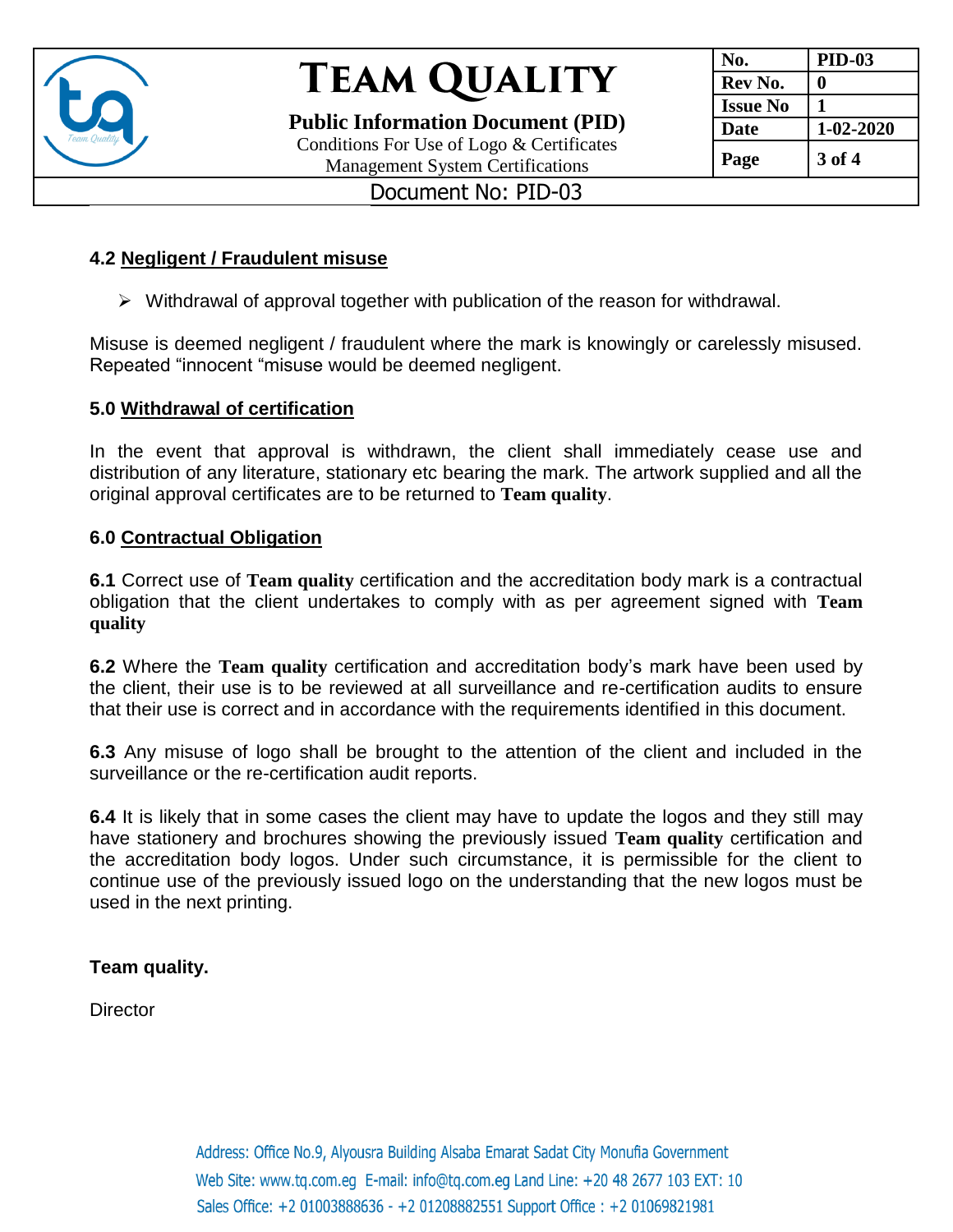

**Public Information Document (PID)**

Conditions For Use of Logo & Certificates Management System Certifications

| No.             | <b>PID-03</b> |
|-----------------|---------------|
| Rev No.         | 0             |
| <b>Issue No</b> |               |
| <b>Date</b>     | 1-02-2020     |
| Page            | 4 of 4        |

Document No: PID-03

**Attachment - 1**

## **ISO 9001:2015**



### **Attachment - 2**

**ISO 14001:2015**



### **Attachment - 3**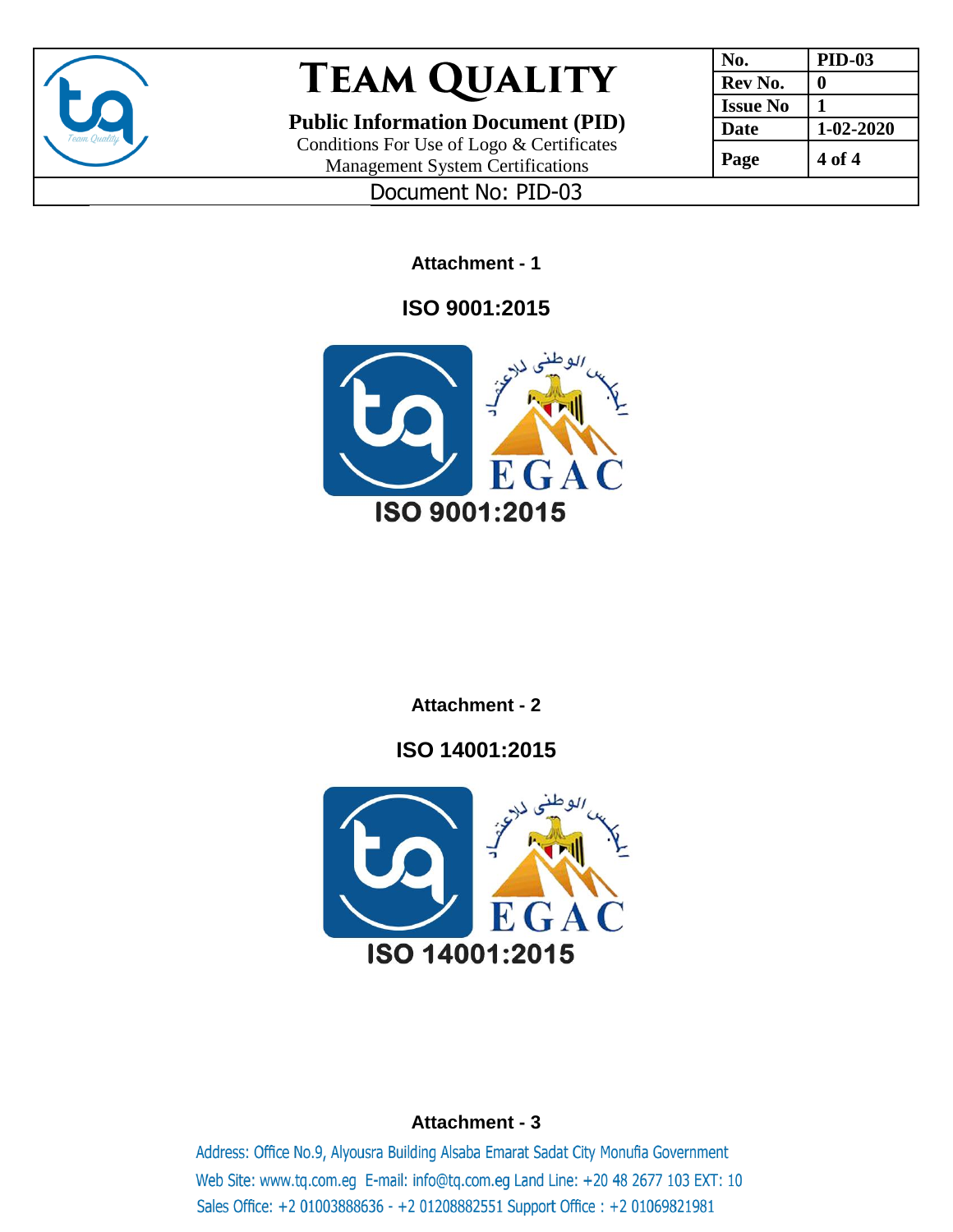

**Public Information Document (PID)**

Conditions For Use of Logo & Certificates Management System Certifications

| No.             | <b>PID-03</b>   |
|-----------------|-----------------|
| Rev No.         |                 |
| <b>Issue No</b> |                 |
| <b>Date</b>     | $1 - 02 - 2020$ |
| Page            | 5 of 4          |

Document No: PID-03

**ISO 22000:2018**



**Attachment - 4**